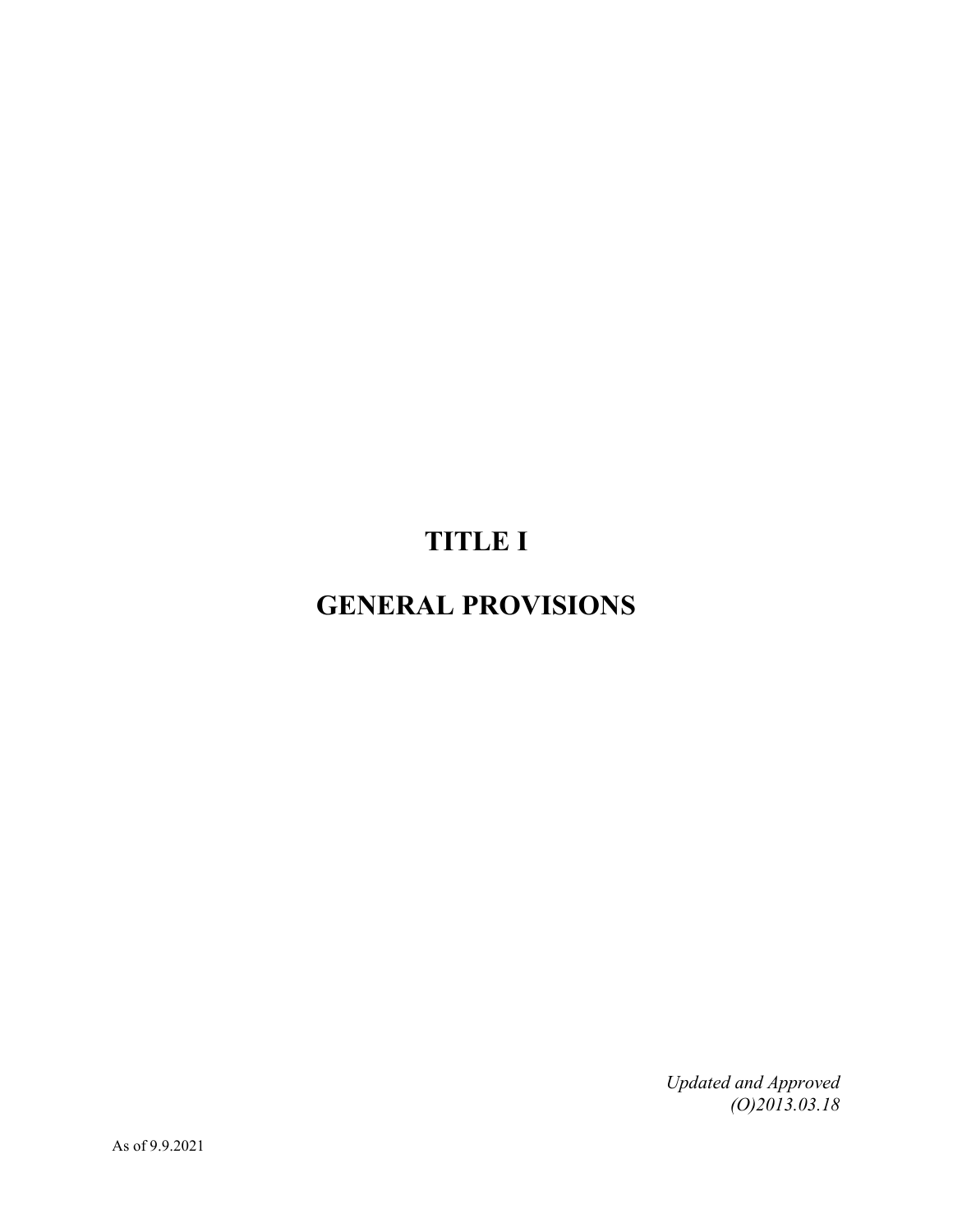## **TITLE I: GENERAL PROVISIONS**

Chapter

**10. GENERAL PROVISIONS**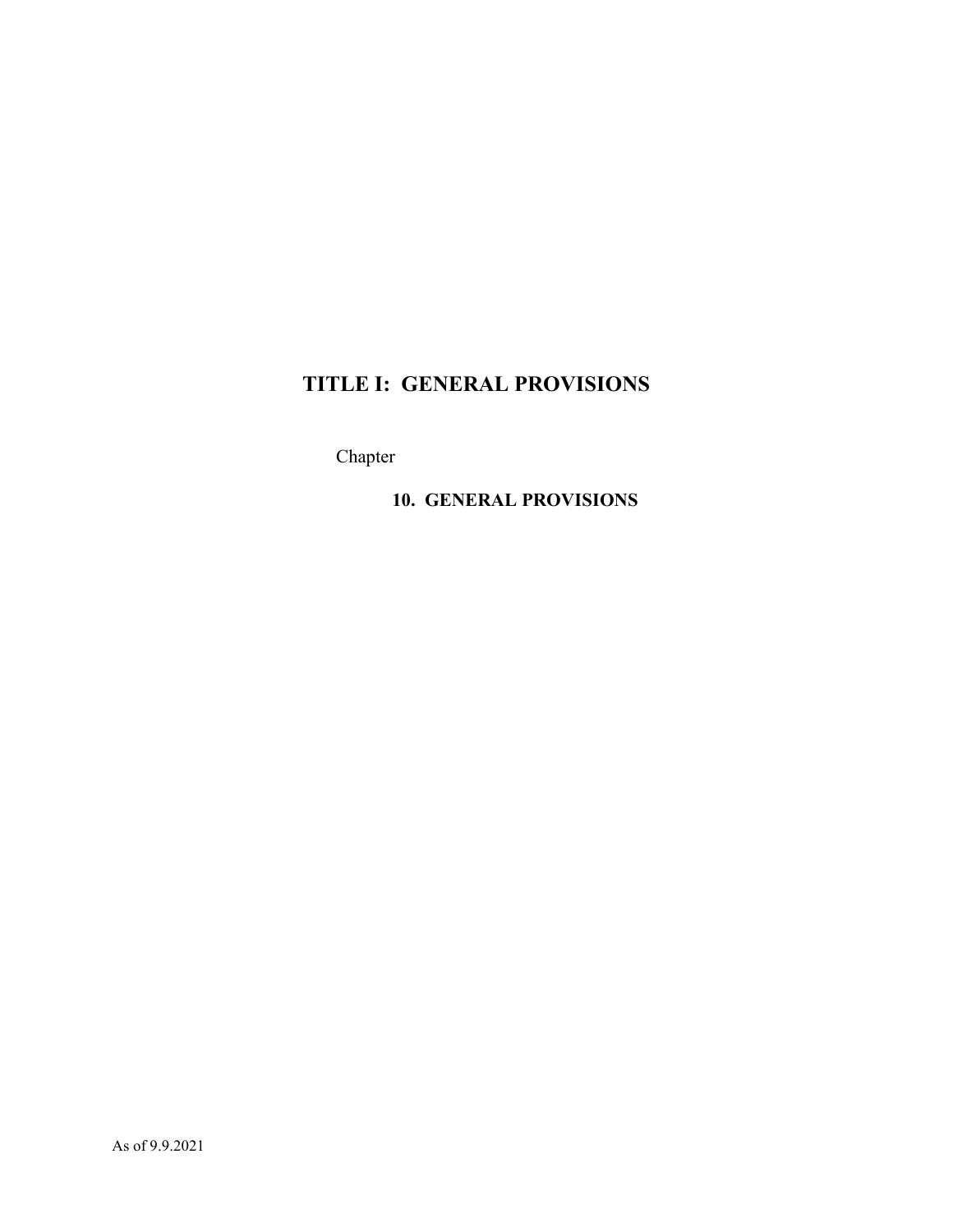## **CHAPTER 10: GENERAL PROVISIONS**

#### Section

- 10.01 Title of code
- 10.02 Interpretation
- 10.03 Application to future ordinances
- 10.04 Captions
- 10.05 Definitions
- 10.06 Rules of interpretation
- 10.07 Severability
- 10.08 References to sections
- 10.09 References to offices
- 10.10 Errors and omissions
- 10.11 Official time
- 10.12 Reasonable time
- 10.13 Ordinances repealed
- 10.14 Ordinances unaffected
- 10.15 Effective date of ordinances
- 10.16 Repeal of modification of ordinance
- 10.17 Ordinances which amend or supplement code
- 10.18 Public utility ordinances
- 10.19 Section histories; statutory references
- 10.20 Jurisdiction
- 10.21 Publication
- 10.98 Violations; responsibility for acts
- 10.99 General penalty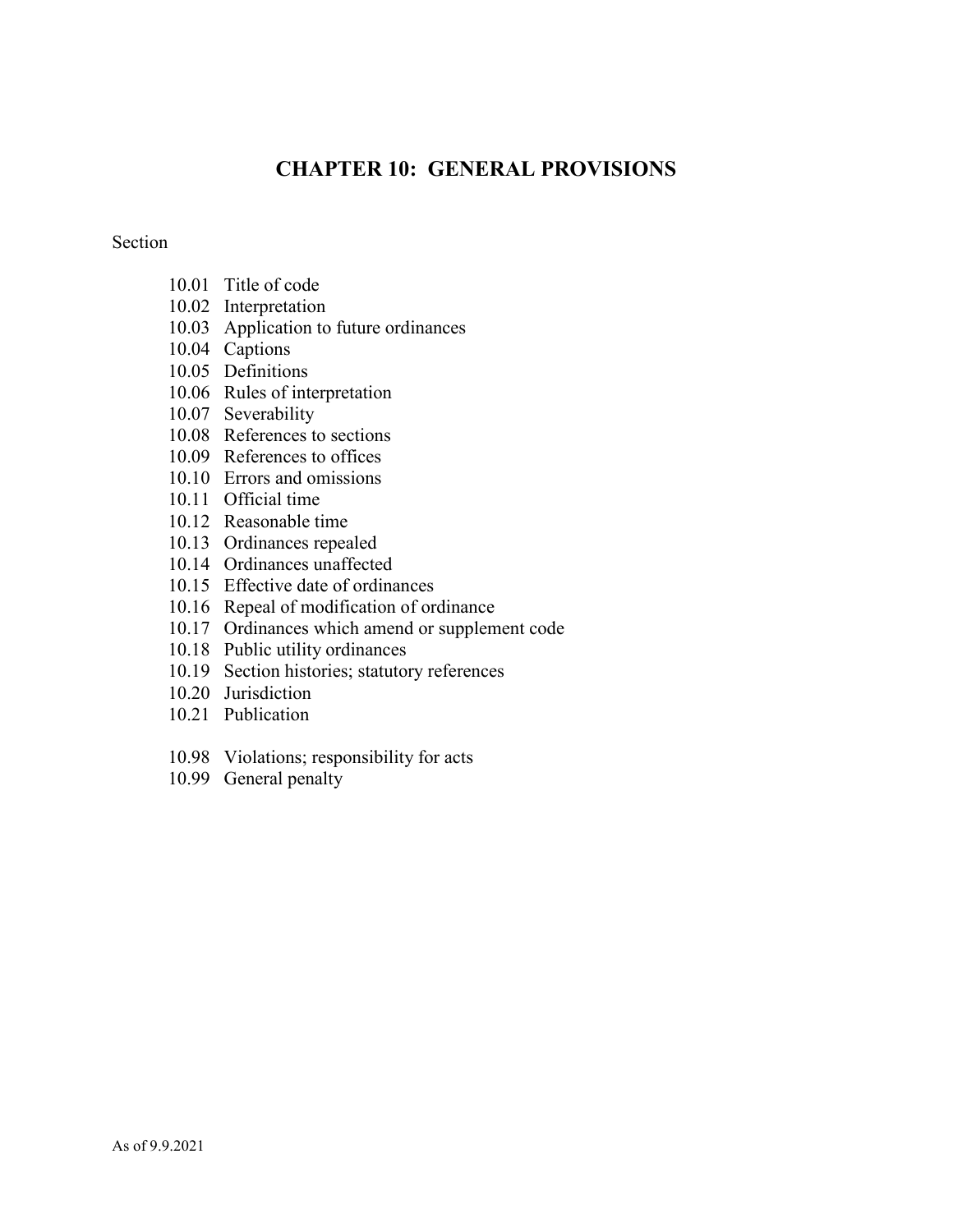## **§ 10.01 TITLE OF CODE**

This codification of ordinances by and for the Village of Huntley shall be designated as the Code of Huntley and may be so cited.

#### **§ 10.02 INTERPRETATION**

Unless otherwise provided herein, or by law or implication required, the same rules of construction, definition, and application shall govern the interpretation of this code as those governing the interpretation of state law.

#### **§ 10.03 APPLICATION TO FUTURE ORDINANCES**

All provisions of Title I compatible with future legislation, shall apply to ordinances hereafter adopted amending or supplementing this code unless otherwise specifically provided.

#### **§ 10.04 CAPTIONS**

Headings and captions used in this code other than the title, chapter, and section numbers are employed for reference purposes only and shall not be deemed a part of the text of any section.

#### **§ 10.05 DEFINITIONS**

(A) *General rule.* Words and phrases shall be taken in their plain, or ordinary and usual sense. However, technical words and phrases having a peculiar and appropriate meaning in law shall be understood according to their technical import.

(B) *Terms.* For the purpose of this code, the following definitions shall apply unless the context clearly indicates or requires a different meaning.

*BOARD OF TRUSTEES, VILLAGE BOARD* or *BOARD.* The legislative body of the Village.

*CODE, THIS CODE* or *THIS CODE OF ORDINANCES.* This municipal code as modified by amendment, revision, and adoption of new titles, chapters, or sections.

*COUNTY.* McHenry County, Illinois (or Kane County, Illinois where applicable).

*FISCAL YEAR.* The fiscal year for the Village of Huntley shall begin on the first day of January of each year and shall end on the last day of December of the same calendar year.

*MAY.* The act referred to is permissive.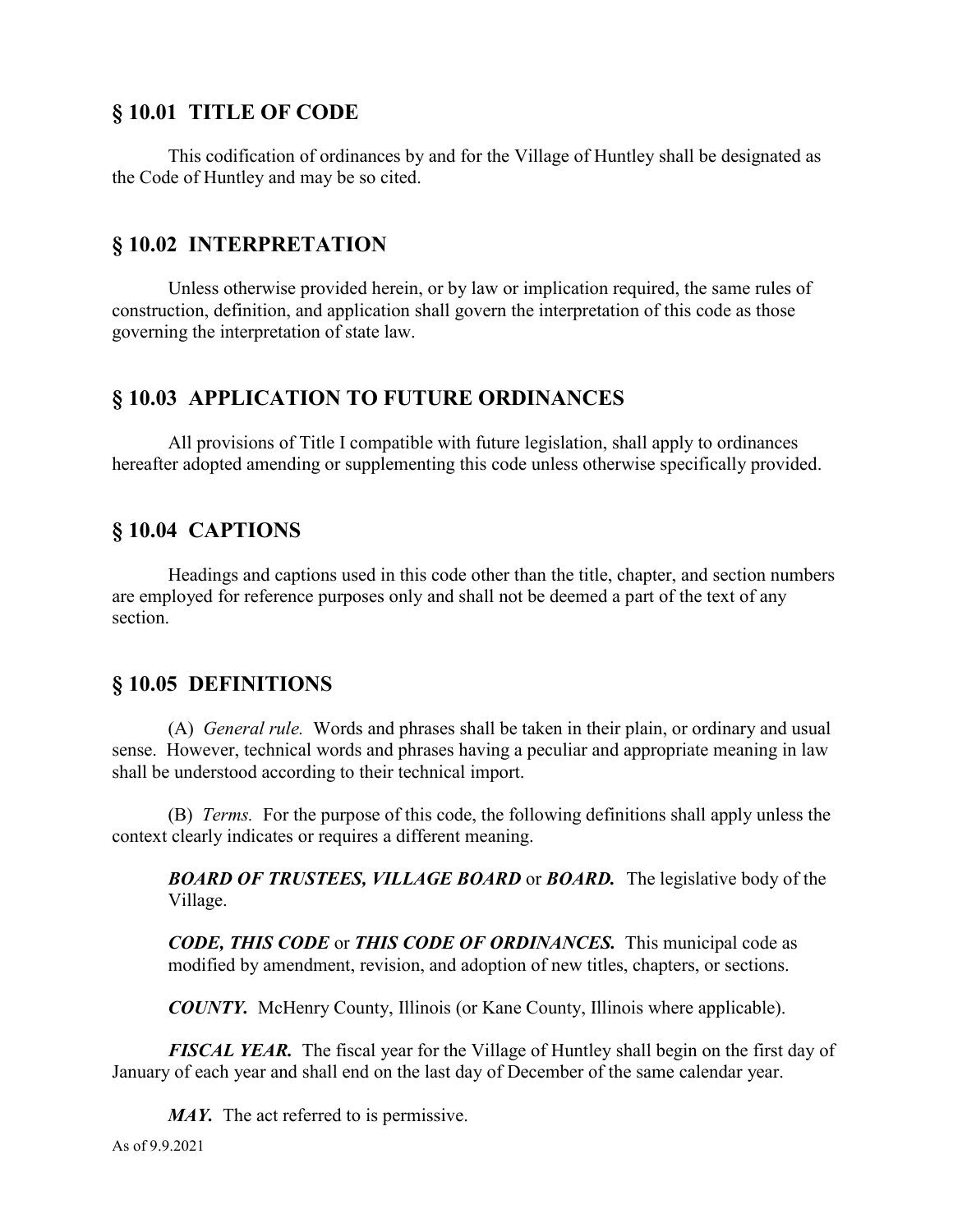*MAYOR.* The President of the Village of Huntley.

*MONTH.* A calendar month.

*OATH.* An affirmation in all cases in which, by law, an affirmation may be substituted for an oath, and in such cases the words *SWEAR* and *SWORN* shall be equivalent to the words *AFFIRM* and *AFFIRMED*.

*OFFICER, OFFICE, EMPLOYEE, COMMISSION,* or *DEPARTMENT.* An officer, office, employee, commission, or department of this municipality unless the context clearly requires otherwise.

*PERSON.* Extends to and includes person, persons, firm, corporation, copartnership, trustee, lessee, or receiver. Whenever used in any clause prescribing and imposing a penalty, the terms *PERSON* or *WHOEVER* as applied to any unincorporated entity shall mean the partners or members thereof, and as applied to corporations, the officers or agents thereof.

**PRECEDING** or **FOLLOWING**. Next before or next after, respectively.

**PRESIDENT.** The Mayor of the Village of Huntley.

*SHALL*. The act referred to is mandatory.

*SIGNATURE* or *SUBSCRIPTION.* Includes a mark when the person cannot write.

*STATE.* The State of Illinois.

**SUBCHAPTER.** A division of a chapter, designated in this code by a heading in the chapter analysis and a capitalized heading in the body of the chapter, setting apart a group of sections related by the subject matter of the heading. Not all chapters have subchapters.

*VILLAGE, MUNICIPAL CORPORATION,* or *MUNICIPALITY.* The Village of Huntley, Illinois.

*WRITTEN.* Any representation of words, letters, or figures, whether by printing or otherwise.

*YEAR.* A calendar year, unless otherwise expressed; equivalent to the words *YEAR OF OUR LORD.*

## **§ 10.06 RULES OF INTERPRETATION**

The construction of all ordinances of this municipality shall be by the following rules, unless such construction is plainly repugnant to the intent of the Board of Trustees or of the context of the same ordinance: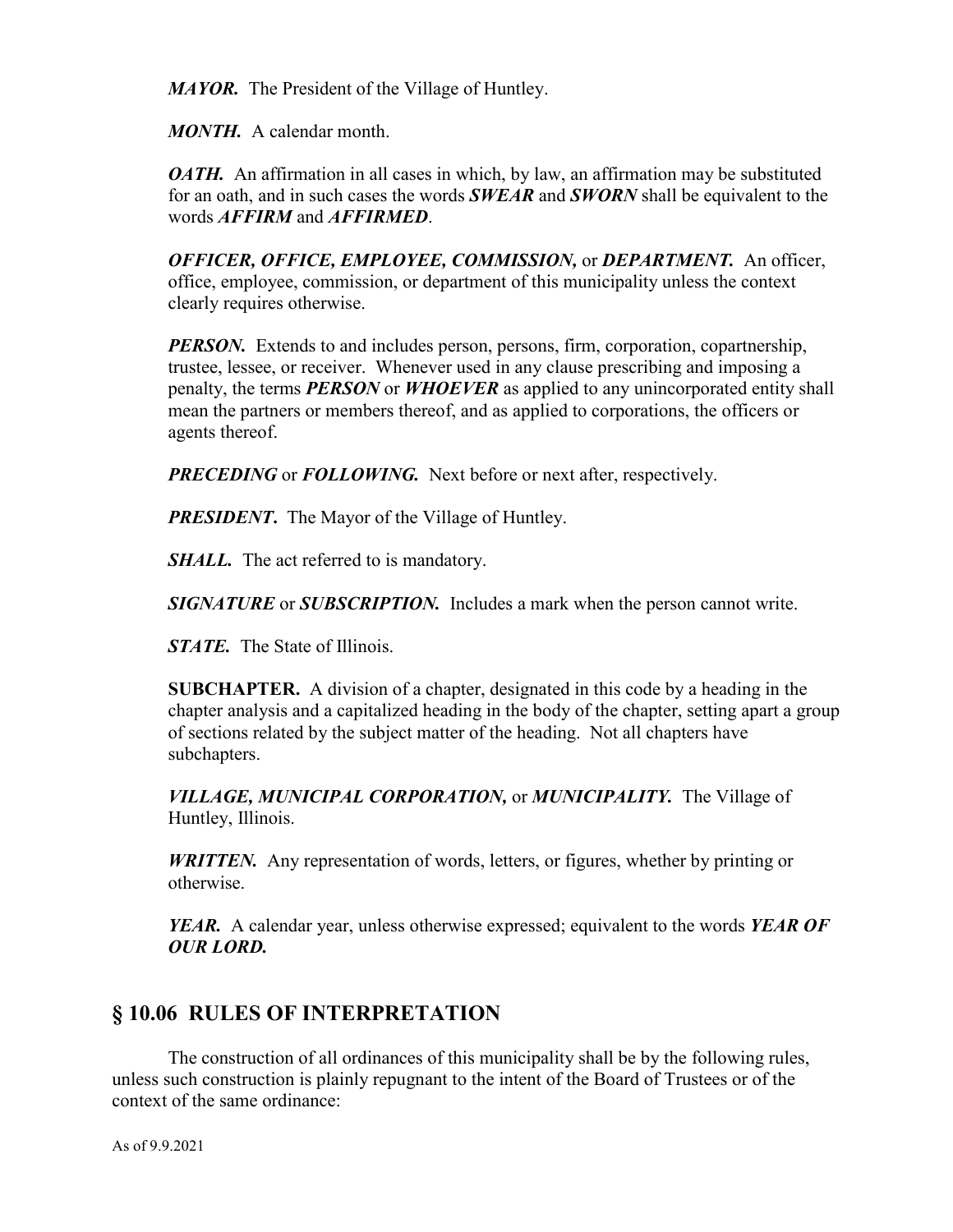(A) *AND* or *OR.* Either conjunction shall include the other as if written "and/or," if the sense requires it.

(B) *Acts by assistants.* When a statute or ordinance requires an act to be done which, by law, an agent or deputy as well may do as the principal, such requisition shall be satisfied by the performance of such act by an authorized agent or deputy.

(C) *Gender; singular and plural; tenses.* Words denoting the masculine gender shall be deemed to include the feminine and neuter genders; words in the singular shall include the plural, and words in the plural shall include the singular; the use of a verb in the present tense shall include the future, if applicable.

(D) *General term.* A general term following specific enumeration of terms is not to be limited to the class enumerated unless expressly so limited.

#### **§ 10.07 SEVERABILITY**

If any provision of this code as now or later amended or its application to any person or circumstance is held invalid, the invalidity does not affect other provisions that can be given effect without the invalid provision or application.

#### **§ 10.08 REFERENCES TO SECTIONS**

(A) Whenever in one section reference is made to another section hereof, such reference shall extend and apply to the section referred to as subsequently amended, revised, recodified, or renumbered unless the subject matter is changed or materially altered by the amendment or revision.

(B) Reference to a section of this code shall be understood also to refer to and include the penalty section relating thereto, unless otherwise expressly provided. ('70 Code  $\S$  1.09(d))

## **§ 10.09 REFERENCES TO OFFICES**

Reference to a public office, officer, or employee shall be deemed to apply to any office, officer, or employee of this municipality exercising the powers, duties, or functions contemplated in the provision, irrespective of any transfer of functions or change in the official title of the functionary.

#### **§ 10.10 ERRORS AND OMISSIONS**

If a manifest error is discovered, consisting of the misspelling of any words; the omission of any word or words necessary to express the intention of the provisions affected; the use of a word or words to which no meaning can be attached; or the use of a word or words when another word or words supplied, omitted, or substituted as will conform with the manifest intention, and the provisions shall have the same effect as though the correct words were contained in the text as originally published. No alteration shall be made or permitted if any question exists regarding the nature or extent of such error.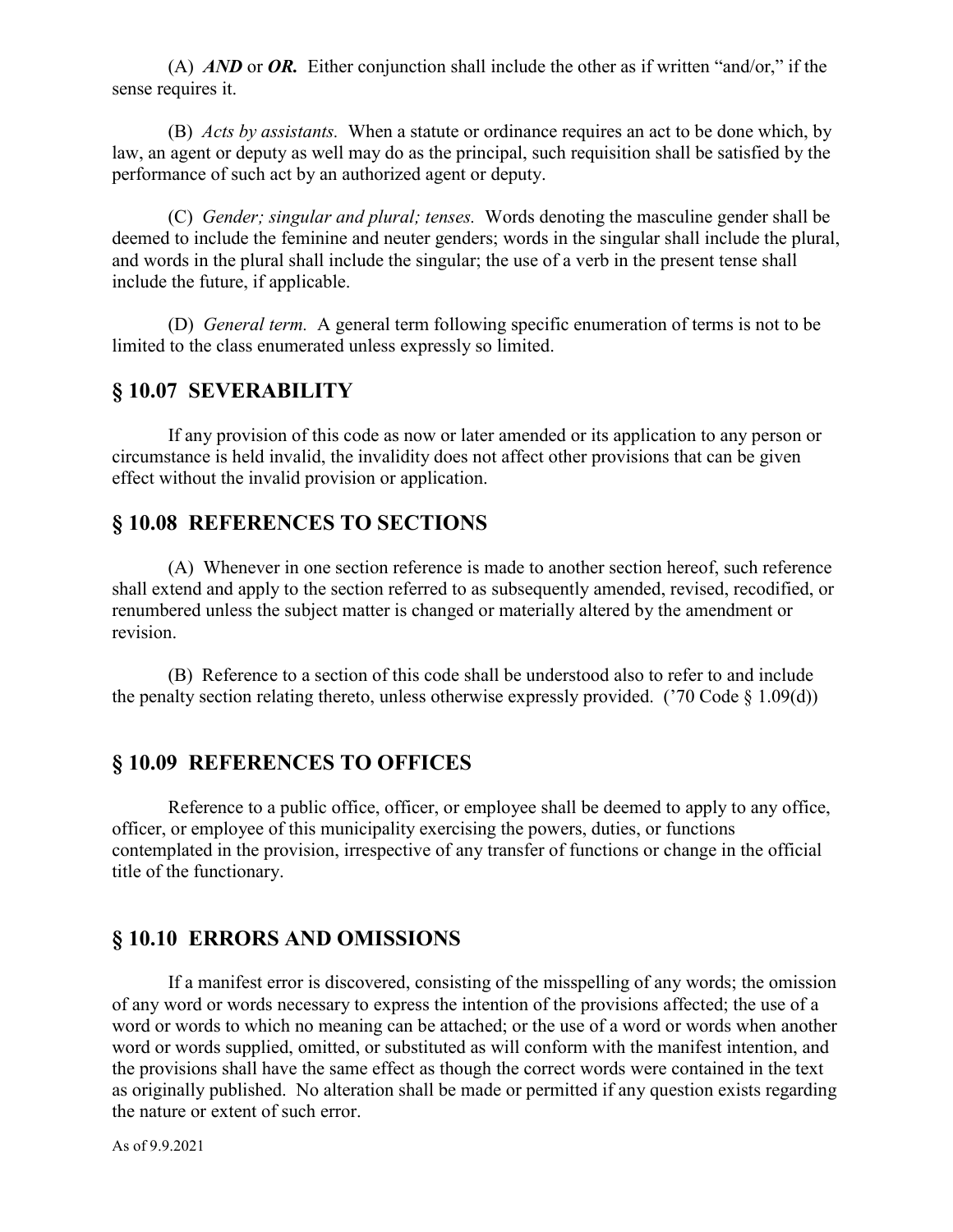#### **§ 10.11 OFFICIAL TIME**

The official time, as established by applicable state/federal laws, shall be the official time within this municipality for the transaction of all municipal business.

## **§ 10.12 REASONABLE TIME**

(A) In all cases where an ordinance requires an act to be done in a reasonable time or requires reasonable notice to be given, reasonable time or notice shall be deemed to mean the time which is necessary for a prompt performance of such act or the giving of such notice.

(B) The time within which an act is to be done, as herein provided, shall be computed by excluding the first day and including the last. If the last day be Sunday, it shall be excluded.

#### **§ 10.13 ORDINANCES REPEALED**

This code, from and after its effective date, shall contain all of the provisions of a general nature pertaining to the subjects herein enumerated and embraced. All prior ordinances pertaining to the subjects treated by this code shall be deemed repealed from and after the effective date of this code.

#### **§ 10.14 ORDINANCES UNAFFECTED**

All ordinances of a temporary or special nature and al other ordinances pertaining to subjects not embraced in this code shall remain in full force and effect unless herein repealed expressly or by necessary implication.

#### **§ 10.15 EFFECTIVE DATE OF ORDINANCES**

All ordinances passed by the Board of Trustees requiring publication shall take effect from and after the due publication thereof, unless otherwise expressly provided. Ordinances not requiring publication shall take effect from their passage, unless otherwise expressly provided.

#### **§ 10.16 REPEAL OR MODIFICATION OF ORDINANCE**

(A) Whenever any ordinance or part of an ordinance shall be repealed or modified by a subsequent ordinance, the ordinance or party of an ordinance thus repealed or modified shall continue in force until the due publication of the ordinance repealing or modifying it when publication is required to give effect thereto, unless otherwise expressly provided.

As of 9.9.2021 (B) No suit, proceedings, right, fine, forfeiture, or penalty instituted, created, given, secured, or accrued under any ordinance previous to its repeal shall in any way be affected, released, or discharged, but may be prosecuted, enjoyed, and recovered as fully as if the ordinance had continued in force unless it is otherwise expressly provided.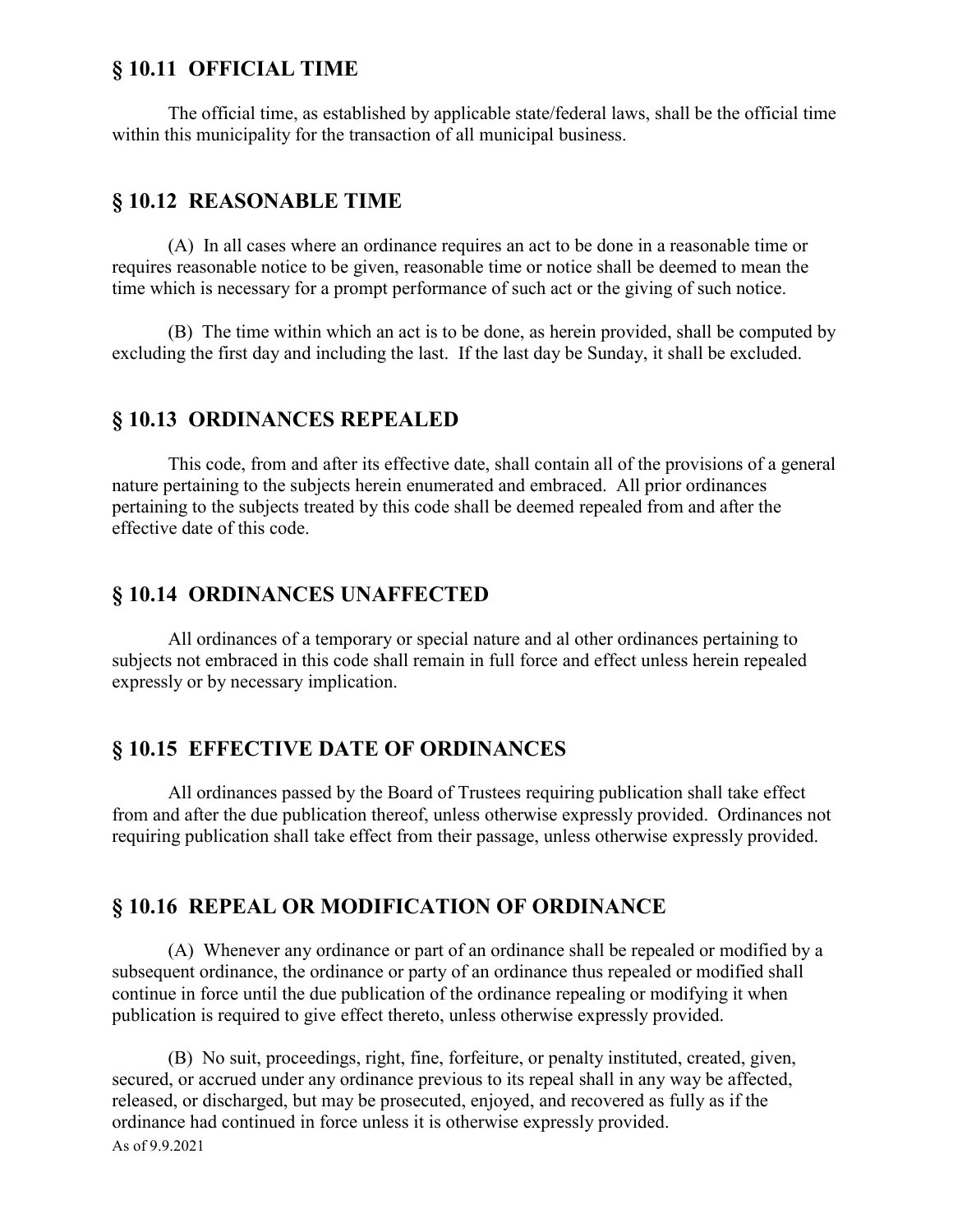(C) When any ordinance repealing a former ordinance, clause, or provisions shall be itself repealed, the repeal shall not be construed to revive the former ordinance, clause, or provision, unless it is expressly provided.

## **§ 10.17 ORDINANCES WHICH AMEND OR SUPPLEMENT CODE**

(A) If the Board of Trustees shall desire to amend any existing chapter or section of this code, the chapter or section shall be specifically repealed and a new chapter or section, containing the desired amendment, substituted in its place.

(B) Any ordinance which is proposed to add to the existing code a new chapter or section shall indicate, with reference to the arrangement of this code, the proper number of such chapter or section. In addition to such indication thereof as may appear in the text of the proposed ordinance, a caption or title shall be shown in concise form above the ordinance. *Cross-reference:*

*Village Clerk to record amendments to code, see § 31.27* 

## **§ 10.18 PUBLIC UTILITY ORDINANCES**

No ordinances relating to railroads or railroad crossings with streets and other public ways, or relating to the conduct, duties, service or rates of public utilities shall be repealed by virtue of the adoption of this code, except as this code may contain provisions for such matters, in which case this code shall be considered as amending such ordinance in the respect of such provisions only. ('77 Code, § 1.04)

#### **§ 10.19 SECTION HISTORIES; STATUTORY REFERENCES**

- (A)As histories for the code sections, the specific number and passage date of the original ordinance, and the most recent three amending ordinances, if any, are listed on the **front page of the Code Section Title and Chapter pages**.
- (B) If an Illinois Compiled Statute cite is set forth as a "statutory reference" following the text of the section, this indicates that the reader should refer to that statute for further information. Example:

#### **§ 38.04 PUBLIC RECORDS AVAILABLE.**

The municipality shall make available to any person for inspection of copying all public Records, as provided in the Illinois Freedom of Information Act.

#### *Statutory reference:*

*Freedom of Information Act, see ILCS Ch. 5, Act 140, § 1 et seq.*